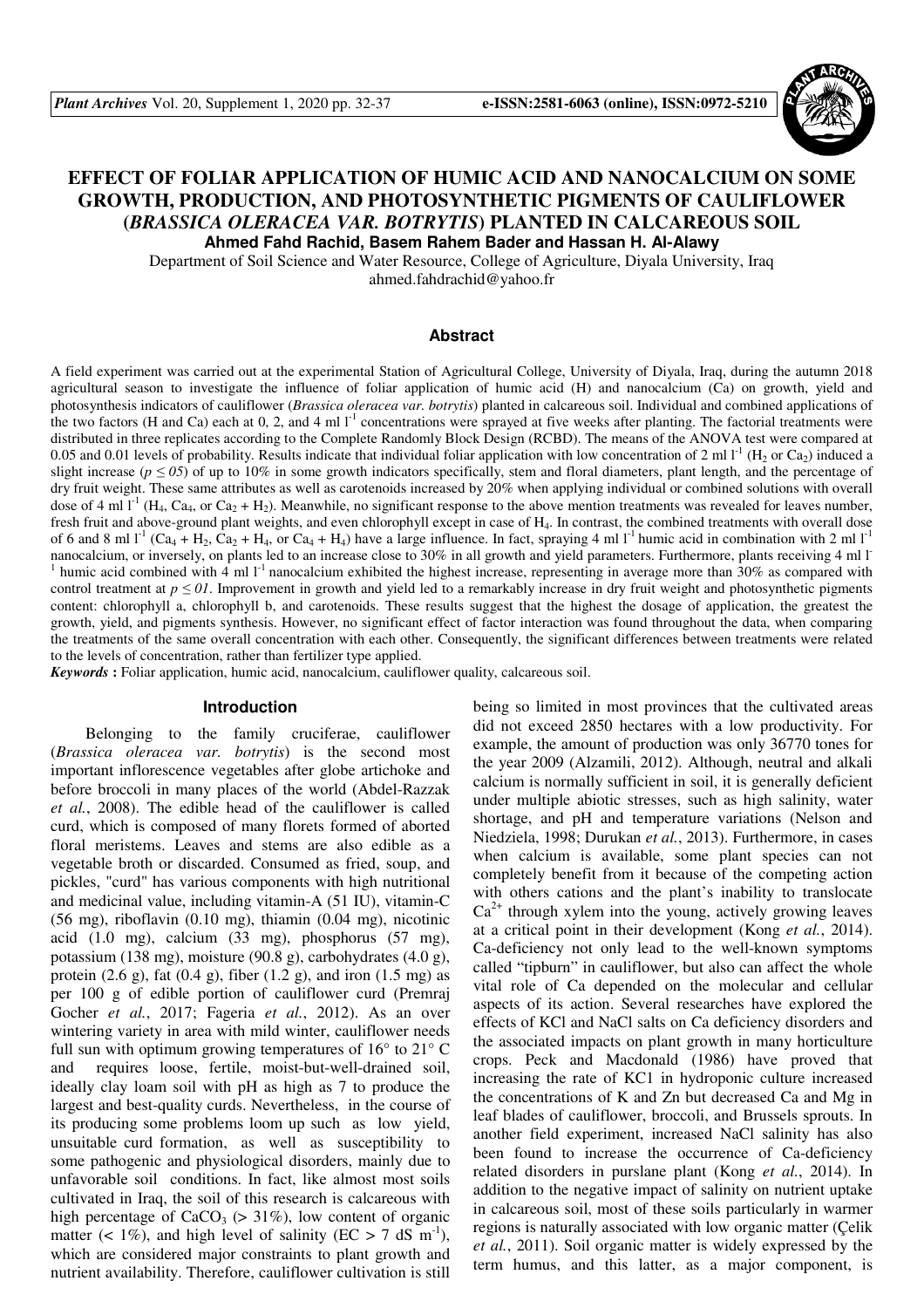definitely accepted as synonymous for humic substances (Stevenson 1982; Chen and Aviad 1990). Humic substances in the soil have both direct and indirect effects on plants (Nardi *et al.,* 2002; Tan 2003). Indirect effects involve improvements of soil properties, such as aggregation, aeration, permeability, water-holding capacity, solubilization, and availability of microelements especially Fe, Zn and Mn, and some macro-elements namely K, Ca, and P (Chen and Aviad 1990; Tan 2003), and subsequently benefit plant growth. Direct effects are those that require the root uptake and transport of humic substances into the plant tissue (Chen and Aviad 1990; Nardi *et al.* 2002). Among the other humic substances, fulvic acid and humins, humic acid has alkali soluble property. It is also characterized by the most complex mixture of aromatic organic acids, with diverse functional groups bearing carbon, hydrogen, oxygen, nitrogen, phosphorous, and sulphur, in varying percentages and ions like calcium, potassium, magnesium, copper, zinc, etc. Humic acid induces dominant effects on plants by stimulating enzyme activity, membrane permeability, photosynthesis (Muscolo *et al.*, 2013), respiration (Nardi *et al.*, 2002), maintaining transpiration rate, increasing protein and vitamin contents, and yield of dry matter (Liu *et al.*, 1998). While these positive effects of humic acid on plant growth and productivity have been widely proven in controlled conditions (Rose *et al.*, 2014), less such work is realized in field conditions (Olk *et al.*, 2018), and still much

less carried out by foliar-spray practices. Whereas, foliar application is considered more efficient than soil application (Sladky and Tichy, 1959; Zaman and Schumann, 2006) because of its easy availability, equal fertilizer distribution, prompt response, and feasibility in using over large area in less time. The objective of this work is to find out in which extent foliar application could alleviate the adverse effect of soil conditions unfavorable to plant nutrient uptake. So, a series of treatments of humic acid as a bio stimulant (Fernandez, *et al.*, 2013) and nanocalcium as a mineral fertilizer has individually and in combination been applied on cauliflower, followed by some morphological observations and biochemical measurements.

# **Materials and Methods**

## **Experimental site and soil sampling for analysis**

A field experiment was carried out at the experimental Station of Agricultural College, University of Diyala Governorate, Iraq, to study the effect of foliar application of humic acid and nanocalcium element on some growth and yield features of cauliflower (*Brassica oleracea var. botrytis*) planted in calcareous soil with clay loam texture as recorded in table 1. Nanoparticles and nanomaterials are usually defined as particles with dimensions between about 1nm and100 nm, showing properties that are not found in their bulk form (Khan, 2016).

**Table 1 :** Some physical and chemical characteristics of "LiqHumus" fertilizer and field soil.

| <b>Soil</b>                        |           |                               |        |             | <b>Fertilizer "LiqHumus"</b>         |                |  |
|------------------------------------|-----------|-------------------------------|--------|-------------|--------------------------------------|----------------|--|
| $pH_{(1:1)}$                       |           |                               |        |             | $9-10$<br>pH                         |                |  |
| $EC_{(1:1)}$ (dS m <sup>-1</sup> ) |           |                               |        |             | 400-600<br>$CEC$ (meq/100g)          |                |  |
| Content $(\% )$                    |           |                               |        |             | Liquid appearance<br><b>Black</b>    |                |  |
| Organic matter                     |           |                               |        | 0.91        | Particule size (micron)              | 100            |  |
| CaCO <sub>3</sub>                  |           |                               |        | 31.17       | Solubility in water<br>100           |                |  |
| Clay loam<br>soil texture          |           | Particle size<br>distribution | Clay   | 30.6        | $\%$ (w/w)                           |                |  |
|                                    |           |                               | Silt   | 40.6        | Actively humified organic matter     | 90             |  |
|                                    |           |                               | Sand   | 28.8        | Humic acids                          | 16             |  |
| <b>Concentration</b> (ppm)         |           |                               |        |             | Fulvic acids                         | $\overline{2}$ |  |
| Avail<br>-able                     |           | Nitrogen                      |        | 30.32       | Organic Nitrogen (N)                 | 0.2            |  |
|                                    | Phosphor  |                               |        | 20.11       | $\mathfrak{Z}$<br>Potassium $(K_2O)$ |                |  |
|                                    | Potassium |                               | 243.90 | Iron $(Fe)$ | 0.2                                  |                |  |

Composite samples from the upper 30 cm of the experimental field soil were made up before tillage. The samples were air-dried and sieved through 2 mm for laboratory analysis. As mentioned in Page *et al.*, (1982), Organic matter content, available nitrogen, phosphorus, and potassium were analyzed by wet digestion according to Walkley and Black procedures (1934), Kjeldahl distillation unit depending on Bremner and Keeney method (1965), Olsen's bicarbonate following to Olsen and Sommers chart (1982), and ammonium acetate based on Pratt method (1965), respectively; soil texture,  $CaCO<sub>3</sub>$ , pH, and EC were also measured with hydrometer, calcimeter, digital pH meter, and Conductivity Bridge devices, respectively.

## **Experimental design, planting, and crop management**

The experimental field was prepared by plowing, smoothing and adding organic fertilizer (poultry manure) by 10% on the basis of volume (Alzamili, 2012) at the upper surface of 30 cm, a month before planting seedlings. Meanwhile, seedlings of 'botrytis var.' cauliflower were grown at a plant nursery in propylene trays with space

enough for 200 seedlings in "bio plant" organic mineral substratum. The experimental units were distributed in the field according to a randomized complete block design consisting of nine treatment combinations with three replications. Each experimental unit was composed of two five-plant rows, of which only the three central plants were used to obtain the experimental data. Transplantation took place on October 25, 2018 when the seedlings exhibited four leaves. Seedlings were disposed at a distance of 0.6 m between rows and 0.35 m between plants in the row. Irrigation was provided by a drip system during the plant life cycle. As recommended by Alzamili (2012), urea and phosphate di-ammonium as sources of mineral fertilization were applied to soil by feeding method two weeks after transplantation. Foliar treatment combinations include three levels of humic acid (0, 2, and 4 ml  $1^{-1}$ ) denoted by H<sub>0</sub>, H<sub>2</sub>, and H<sub>4</sub> and three levels of Nano-calcium  $(0, 2, \text{ and } 4 \text{ ml } 1^{-1})$ denoted by  $Ca<sub>0</sub>$ ,  $Ca<sub>2</sub>$ , and  $Ca<sub>4</sub>$ , applied at once on December 1, 2018: five weeks after seedlings transplantation. Humic acid, commercially labeled "LiqHumus," is manufactured in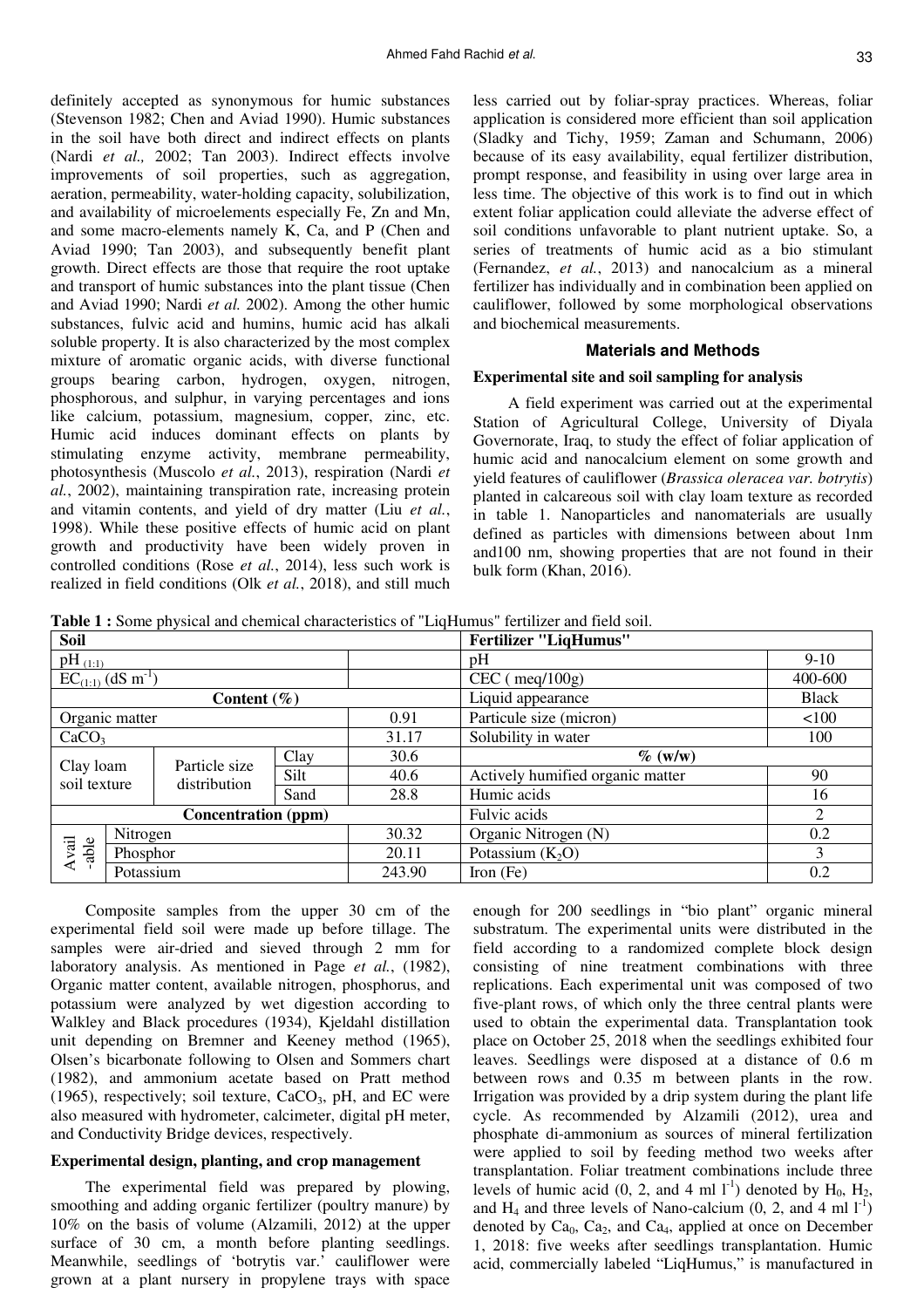the German company Leonardite. "LiqHumus" contains 90% (w:w) of chemically active humified organic matter with a cationic exchange capacity ranged between 400 and 600 (meq/100g). This mixture is composed of humate, fulvate, humins, and some nutrient that can be found in Leonardite mines (Stevenson, 1994). Nanocalcium, commercially labeled "G-power Ca," is produced by nanotechnology in the Turkish company Agri-Sciences. This agricultural liquid fertilizer, which composed of 13% of water soluble CaO and  $8\%$  of NO<sub>3</sub>-N, is recommended to spray with a rate from 1 to 4 ml  $l^{-1}$  in the case of vegetable crops. Cauliflower was harvested over two days from 10 to 12, January, 2019.

#### **Morphological and biochemical measurements**

Plants were harvested by cutting the stem at 0.5 cm over ground. Morphological measurements were achieved on three plants/replicate. Plant length, stem and floral diameter were recorded using measurement tape and Vernier caliper. Fruit as well as above-ground vegetative fresh weights were measured immediately using a sensitive balance. To determine the percentage of dry fruit weight, "Curd" specimens were weighed before and after oven-drying at 70°C until the stability of weight. Then, percentage of dry fruit weight expressed as  $100 \times$  (weight after drying/weight before drying). For the biochemical analysis, photosynthetic pigments were extracted according to the method of Horwitz (1975) by mashing 1 g of fresh plant leaves in a ceramic mortar with 20 ml of 80% acetone for 5 minutes. The filtered extract was placed in a centrifuge for 5 minutes at 1000 rpm. After supplementing the resulting supernatant to 50 ml with the same solvent, the maximum absorbance (Abs) was read with spectrophotometer (ShimadzuMini-1240 UV–Vis, USA) for chlorophyll "a," chlorophyll "b," and carotenoid at 662, 646, and 490 nm respectively. Leaves chlorophyll content (mg  $1^{-1}$ ) was calculated according to the following formulas (Najla *et al.,* 2012):

Chlorophyll "a" =  $12.7 \times Abs_{665} - 2.69 \times Abs_{645}$ Chlorophyll "b" = 22.9  $\times$  Abs<sub>645</sub> – 4.68  $\times$  Abs<sub>665</sub> Total Chlorophyll =  $20.2 \times Abs_{645} - 8.02 \times Abs_{665}$ Carotenoid =  $1000 \times \text{Abs}_{490}$  - 2.27 Chlorophyll "a" -81.4 Chlorophyll "b" / 227

Depending on sample weigh and solution volume, the chlorophyll content units in the leaves were then converted from mg  $l^{-1}$  to mg gm<sup>-1</sup>.

### **Statistical analysis**

Data in three replicates pertaining to various parameters were subjected to analysis of variance (ANOVA) using Web Agri Stat Package (ICAR Research Complex for Goa, Ela, Old Goa, Goa. 403 402. India). Means were compared by Critical Differences (CD) test at 5 and 1% levels of probability.

#### **Results and Discussion**

## **Growth attributes**

Table 2 illustrates the effect of foliar spray of humic acid (H) and nanocalcium (Ca), each at two levels of concentration, 2 and 4 ml  $1^{-1}$ , on some growth parameters of cauliflower (*Brassica oleracea var. botrytis*). Data show that almost all studied parameters were positively affected at *p* ≤ *05* and even at a threshold of  $p \le 0$ *l* under certain treatments with higher concentration. Compared with control  $(Ca_0 +$ H<sub>0</sub>), 2 ml <sup>1-1</sup> applications (Ca<sub>2</sub> + H<sub>0</sub>) and (Ca<sub>0</sub> + H<sub>2</sub>) induced an increase ranged between 0.22 and 0.37 cm in stem diameter, 1.8 and1.85 cm in floral diameter, and 2.33 and

2.45 cm in plant length, representing an average increase of 8, 13, and 10% respectively. Similarly, this increase went gradually up to 14, 20, and 21% in plants received 4 ml  $1<sup>-1</sup>$ applications individually  $(Ca_4 + H_0)$ ,  $(Ca_0 + H_4)$ , or in combination  $(Ca_2 + H_2)$ . However, no significant increase in leaves number was observed till the overall concentration reached 6 ml  $1^{-1}$  in Ca<sub>2</sub> + H<sub>4</sub> and beyond in Ca<sub>4</sub> + H<sub>4</sub>, where the maximum increase was 25%. For this combined concentration 8 ml  $1^{-1}$ , plant morphological features in field were so clearly distinct that stem diameter, floral diameter, and plant length exhibited as highly significant increase as 26, 27, and 39%, respectively as compared to control. The positive effect of nanocalcium found on cauliflower growth and later on yield traits are similar to those obtained by many researchers among them Nelson and Niedziela (1998) on tulip response to Ca applied to soil, Durukan *et al.* (2013) on cauliflower response to Ca applied to foliage, and Kong *et al.* (2014) on purslane response to Ca- deficiency. The Ca effect could be explained first by its availability in sufficient quantity to meet plant need at growing time; second, by its well-known functions in plant metabolism processes such as photosynthesis, respiration, cell division, biosynthesis, and ionic absorption. In fact, sufficient concentration of Ca in plant organs ensures cells holding the structure of cell walls and stabilizing cell membranes, increases plant height by increasing mitotic activity in the terminal meristem, and stimulates root growth and early onset of flowering in agronomic and vegetable crops (Mohsin Khadimi, 2013). In parallel, it also has a direct influence on the salt balance within plant cells and activate potassium to regulate the opening and closing of stomata to allow water movement from the plant (Pertuit *et al.*, 2001). Obtained results about the stimulant effect of humic acid on plant growth also confirm findings commonly overviewed and meta-analyzed in the literature (Rose *et al.*, 2014; Barone *et al.*, 2019; Bulgari *et al.*, 2019).

#### **Yield attributes**

Yield data shown in table 3 demonstrate the same trend as in table 2, with one exception in terms of effect extent and significance. That is, while dry fruit weight percentage responded noticeably to individual applications at 2 or 4 ml l<sup>-</sup> <sup>1</sup>, by an average increase of 25 and 80%, respectively, no significant change was observed in fresh fruit and aboveground vegetative weights. In the opposite, increased concentrations through combined applications  $(Ca_2 + H_2, Ca_4)$  $+ H_2$ , or Ca<sub>2</sub> + H<sub>4</sub>) have significant impact. Overall 4, 6, and 8 ml  $1<sup>-1</sup>$  concentrations led to a gradual increase, respectively passing from 14 and 17, to 34% in fresh fruit weight, from 13 and 24, to 33% in above-ground vegetative weight, and from 64 and 84, to 114% in dry fruit weight percentage. These results suggest that the highest the dosage of application, the greatest the yield production and the synthesis of fruit dry matter. The findings of this experiment are largely corroborated by many previous studies on the topic, especially those carried out on vegetables under calcareous soil (Turkmen *et al.*, 2004; Çelık *et al.*, 2011) and saline soil conditions (Aydin *et al.*, 2012; Turhan, 2019). A variety of mechanisms was hypothesized to explain humic substances effect on plant productivity. It can be through stimulation of cell membrane permeability (Nardi *et al.* 2002; Chen *et al.*, 2004). Foliar spraying of humic acid on asparagus plants has been found to increase uptake of macro and micro elements in shoot and rhizome due to membrane permeability stimulation (Turkmen *et al.*, 2004). Besides, the positive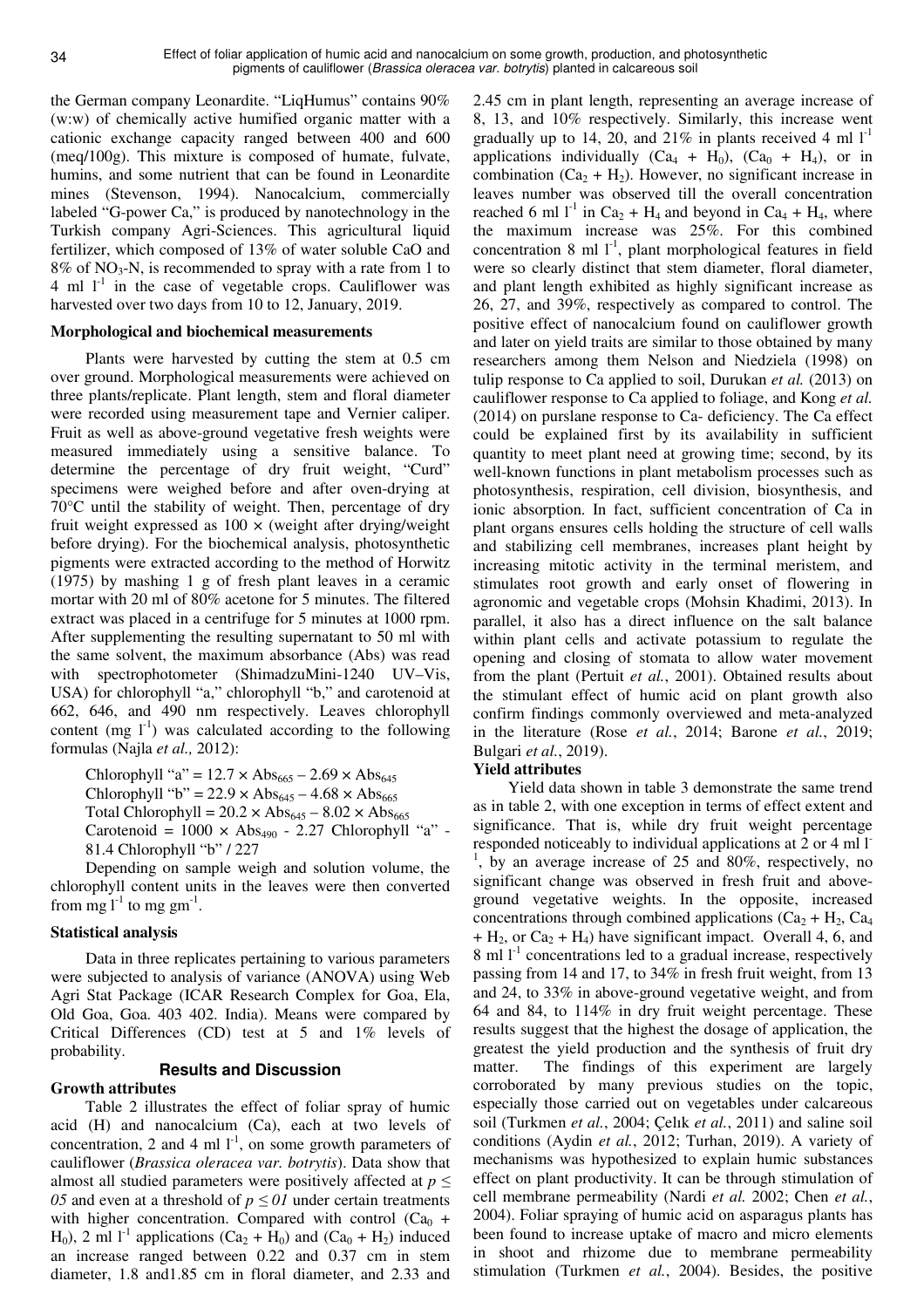effects on plants could be essentially ascribed to hormonelike activity, as a number of hormones enclosed in the humus structure has already been identified (Chen and Aviad, 1990; Canellas and Olivares, 2014; Nardi *et al.*, 2016). According to previous investigations (Nardi *et al.*, 2002; Muscolo *et al.*, 2013), humic substances are supramolecular aggregates and their stability and reactivity depend on the solution's ionic strength and pH of the surrounding environment. Subsequently, these macro aggregate structures would be broken into subunits of biological active molecules. The likehormone activity of these molecules would be able to regulate the availability of plant growth hormones, such as auxin and indole acetic acid, and induced lateral root and shoot development in plant. These mechanisms are related to the surface activity of humic substances resulting from the presence of both hydrophilic and hydrophobic sites. Hydrophilic interactions occur via anionic groups, especially carboxylic function, and hydrophobic interactions are governed by Van der Waals forces  $(\pi-\pi, \text{ ion–dipole})$  and hydrogen bonds (Nardi, 2016).

## **Photosynthetic pigments**

Spray 2 ml  $1^{-1}$  of nano-calcium and humic acid individually  $(Ca_2 + H_0)$  and  $(Ca_0 + H_2)$  or in combination  $(Ca_2 + H_2)$  revealed no significant influence on photosynthetic pigments, as indicated in Table 4. In addition, nano-calcium application at 4 ml  $l^{-1}$  (Ca<sub>4</sub> + H<sub>0</sub>) seems to be selective in its action, since it affected only the carotenoid content with an

increase of 20% at  $p \le 5$  compared to control. In the contrary, spraying humic acid at the same concentration  $(Ca_0 + H_4)$ resulted in a significant ( $p \le 1$ ) increase of 31% for both the total chlorophyll and carotenoid contents in the leaves. This improvement was consistent in plants receiving a total concentration of 6 ml  $I<sup>-1</sup>$  in the combined application (Ca<sub>4</sub> +  $H_2$ ) or (Ca<sub>2</sub> + H<sub>4</sub>), but, when the concentration passed to 8 ml  $1<sup>-1</sup>$  in the case of Ca<sub>4</sub> + H<sub>4</sub> treatment, the increase in contents of carotenoids, chlorophyll "a," chlorophyll "b," and total chlorophyll peaked to 38, 45, 57, and 42%, respectively. Halpern *et al.* (2015), Tahiri *et al.* (2016), and Turhan (2019) have proved that application of humic substances increased chlorophyll content and accumulation of K, B, Mg, Ca and Fe in leaves. On the other side, Ca foliar application on vegetables was reported to regulate and stimulate nutrient uptake (Durukan *et al.*, 2013; Kong *et al.*, 2014). It could be deduced that the elevated chlorophyll and carotenoids concentration in leaves is likely related to a higher nutrient uptake due to humic acid and / or nano-calcium applications, leading to enhance many biochemical processes, among them photosynthesis in leaves with a synthesis of sugars that are rapidly transported and released into the rhizosphere. These energetic substances consumed by the microorganisms of the rhizosphere, which in turn released micro and macronutrients and synthesize substances needed by the plant at growing and fruiting stages.

**Table 2 :** Values of some Cauliflower growth attributes as a response to nanocalcium and humic acid foliar applications. Each value is the mean of three replications.

| No.           | <b>Treatments</b> | <b>Stem</b><br>Diameter (cm) | <b>Floral Diameter (cm)</b> | <b>Plant Length (cm)</b> | <b>Leaves</b><br><b>Number (per Plant)</b> |
|---------------|-------------------|------------------------------|-----------------------------|--------------------------|--------------------------------------------|
|               | $Ca0 + H0$        | $3.577^{e}$                  | $14.043^{c}$                | $24.333^{e}$             | $12.000^{cd}$                              |
| 2             | $Ca2 + H0$        | $3.800^{de}$                 | $15.867^b$                  | $26.667^d$               | $12.000^{cd}$                              |
| 3             | $Ca_4 + H_0$      | $4.053^{c}$                  | $16.700^{ab}$               | $29.667^{bc}$            | $13.66$ <sup>abc</sup>                     |
| 4             | $Ca0 + H2$        | $3.950^{cd}$                 | $15.890^{b}$                | $26.783^{cd}$            | $11.333^{d}$                               |
| 5             | $Ca2 + H2$        | $4.127^{bc}$                 | $16.857^{ab}$               | $28.900^{bc}$            | $13.000^{bcd}$                             |
| 6             | $Ca_4 + H_2$      | $4.340^{ab}$                 | $17.423^a$                  | $33.124^a$               | $13.000^{bcd}$                             |
| $\mathcal{I}$ | $Ca_0 + H_4$      | 4.087 <sup>c</sup>           | $17.050^{ab}$               | $30.000^{bc}$            | $13.333^{abc}$                             |
| 8             | $Ca2 + H4$        | $4.323^{ab}$                 | $17.500^a$                  | $33.433^{\circ}$         | $14.333^{ab}$                              |
| 9             | $Ca_4 + H_4$      | $4.523^{\circ}$              | $17.890^a$                  | $33.750^a$               | $15.000^a$                                 |
| ANOVA table   | CD(0.05)          | 0.233                        | 1.270                       | 2.238                    | 1.925                                      |
|               | CD(0.01)          | 0.319                        | 1.739                       | 3.774                    | NS                                         |

*According to ANOVA table, some treatments found significant at 1% and 5% levels of significance, with Critical Differences: CD (0.01); CD (0.05). When compared with CD (0.05), treatment means were given italicized characters a, b, c, d, e, or their combinations, and those carrying the same character are not significantly different.*

**Table 3 :** Values of some Cauliflower yield attributes as a response to nanocalcium and humic acid foliar applications. Each value is the mean of three replications.

| No.         | <b>Treatments</b> | Fresh fruit weight   | Above-ground veg.      | Dry fruit     |
|-------------|-------------------|----------------------|------------------------|---------------|
|             |                   | per plant (kg)       | weight per Plant (kg)  | weight $(\%)$ |
|             | $Ca0 + H0$        | $1.893^d$            | $3.383^{e}$            | $3.300^{d}$   |
| 2           | $Ca2 + H0$        | $2.050^{bcd}$        | $3.476^{de}$           | $4.133^{c}$   |
|             | $Ca_4 + H_0$      | 2.057 <sup>bcd</sup> | $3.383^{de}$           | $6.000^{b}$   |
| 4           | $Ca_0 + H_2$      | $2.000^{cd}$         | $3.476^{de}$           | $4.100^{c}$   |
|             | $Ca2 + H2$        | $2.150^{bc}$         | $3.817^{cd}$           | $5.433^{b}$   |
| 6           | $Ca4 + H2$        | $2.200^{bc}$         | $4.117^{bc}$           | $6.067^b$     |
|             | $Ca_0 + H_4$      | $2.100^{bcd}$        | $3.753$ <sup>cde</sup> | $5.883^{b}$   |
| 8           | $Ca2 + H4$        | $2.250^{b}$          | $4.233^{ab}$           | $5.967^b$     |
| 9           | $Ca_4 + H_4$      | $2.533^a$            | $4.503^a$              | $7.023^a$     |
| ANOVA table | CD(0.05)          | 0.238                | 0.372                  | 0.799         |
|             | CD(0.01)          | 0.326                | 0.509                  | 1.095         |

*According to ANOVA table, some treatments found significant at 1% and 5% levels of significance, with Critical Differences: CD (0.01); CD (0.05). When compared with CD (0.05), treatment means were given italicized characters a, b, c, d, e, or their combinations, and those carrying the same character are not significantly different.*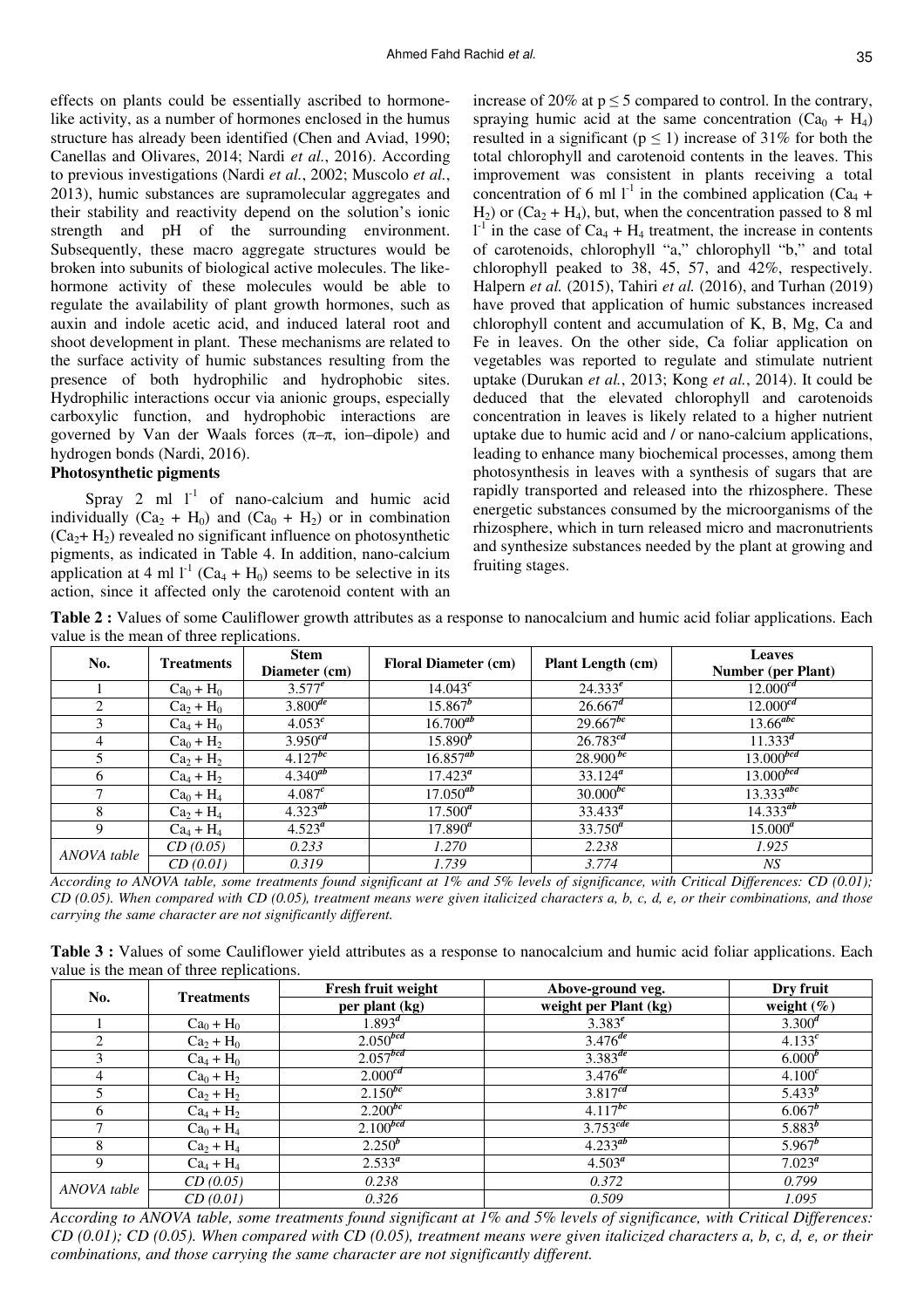| <u>_______</u> | <b>Treatments</b> | <b>Leaf Carotenoids</b>           | Leaf Chlorophyll (mg. gm <sup>-1</sup> fresh weight) |              |             |
|----------------|-------------------|-----------------------------------|------------------------------------------------------|--------------|-------------|
| No.            |                   | $(\mu g.100gm^{-1}$ fresh weight) | (a)                                                  | <b>(b)</b>   | (Total)     |
|                | $Ca_0 + H_0$      | $22.814^{e}$                      | $0.534^{b}$                                          | $0.310^{e}$  | $0.850^{b}$ |
| 2              | $Ca2 + H0$        | $24.326^{de}$                     | $0.553^{b}$                                          | $0.308^{de}$ | $0.905^{b}$ |
| 3              | $Ca_4 + H_0$      | $27.357^{bcd}$                    | $0.591^{b}$                                          | $0.343^{de}$ | $0.946^{b}$ |
| 4              | $Ca_0 + H_2$      | $25.083^{de}$                     | $0.573^{b}$                                          | $0.310^{de}$ | $0.937^{b}$ |
|                | $Ca2 + H2$        | $25.845^{cde}$                    | $0.591^{b}$                                          | $0.362^{cd}$ | $0.943^{b}$ |
| 6              | $Ca_4 + H_2$      | $28.777^{abc}$                    | $0.727^a$                                            | $0.432^{ab}$ | $1.136^{a}$ |
|                | $Ca_0 + H_4$      | $30.005^{bcd}$                    | $0.740^a$                                            | $0.416^{bc}$ | $1.113^{a}$ |
| 8              | $Ca2 + H4$        | $30.372^{ab}$                     | $0.716^a$                                            | $0.466^{ab}$ | $1.202^a$   |
| 9              | $Ca_4 + H_4$      | $31.608^a$                        | $0.776^a$                                            | $0.487^a$    | $1.205^a$   |
| ANOVA table    | CD(0.05)          | 3.277                             | 0.079                                                | 0.056        | 0.110       |
|                | CD(0.01)          | 4.488                             | 0.109                                                | 0.077        | 0.151       |

**Table 4 :** Photosynthetic pigments content in Cauliflower leaves as a response to nanocalcium and humic acid foliar applications. Each value is the mean of three replications.

*According to ANOVA table, some treatments found significant at 1% and 5% levels of significance, with Critical Differences: CD (0.01); CD (0.05). When compared with CD (0.05), treatment means were given italicized characters a, b, c, d, e, or their combinations, and those carrying the same character are not significantly different.*

# **Effect of interaction between humic acid and nanocalcium on studied attributes**

In order to clarify the interferential effect between humic acid and nano-calcium on studied attributes, treatments forming the same concentration were tested by a comparative approach. For example, the differences in plant stem diameter between all combined and individual treatments at 4 ml  $l^{-1}$  (Ca<sub>2</sub> + H<sub>2</sub>; Ca<sub>4</sub> + H<sub>0</sub>; Ca<sub>0</sub> + H<sub>4</sub>) were not significant at all. This is almost always true throughout the study data for all the observed parameters, meaning plant improvement seems to depend on treatment dose rather than factor type.

# **Conclusion**

Study results suggest that spraying nanocalcium and humic acid, individually or in combination, improve cauliflower growth, yield, and biochemical attributes. In general, the extent of this improvement is positively correlated to concentration level. The additional increment appears to be 10% on a concentration scale of 0, 2, 4, 6 ml  $I<sup>-1</sup>$ , and the higher dose  $(8 \text{ ml } l^{-1})$  represents an increase of more than 30%. On the other hand, no interaction effect between humic acid and nano-calcium are found, allowing to deduce that improvement is attributive to concentration level, not factor type. Finally, these findings support the hypothesis formulated in this study. That is to say, whereas the low values of plant characteristics in the control reflect the already harmful soil conditions of high salinity, low organic matter, and relatively unavailable nutrients in complex forms, these poor conditions can be at least partially avoided by foliar spraying of nutrients and bio stimulants, in the occurrence nanocalcium and humic acid, to improve plant quality.

# **References**

- Abdel-Razzak H.S.; Gamel, T.H. and El-Nasharty, A.B. (2008). Efficiency of Inorganic and Organic Nitrogen Fertilization on Cauliflower (*Brassica oleraceae* var. botrytis, L.) Curds Quality. Alexandria Science Exchange Journal 29(4): 283-297.
- Akinremi, O.O.; Janzen, H.H.; Lemke, R.L. and Larney, F.J. (2000). Response of canola, wheat and green beans to leonardite additions. Can. J. Soil Sci. 80: 437–443.
- Alzamili, N.F.Y. (2012). The role of organic and chemical nutrients on growth and yield of cauliflower Plant. In A Thesis Submitted to the College of Agriculture University of Baghdad. 96.
- Barone, V.; Bertoldo, G.; Magro, F.; Broccanello, C.; Puglisi, I.; Baglieri, A.; Cagnin, M.; Concheri, G.; Squartini, A.; Pizzeghello, D.; Nardi, S. and Stevanato, P. (2019). Molecular and Morphological Changes Induced by Leonardite-based Biostimulant in *Beta vulgaris* L. Plants 8(181): 1-18.
- Canellas, L.P. and Olivares, F.L. (2014). Physiological responses to humic substances as plant growth promoter. Chemical and Biological Technologies in Agriculture, 1(3):1-11.
- Chen, Y. and Aviad, T. (1990). Effect of humic substances on plant growth. In Humic substances in soil and crop sciences, ed. P. McCarthy, 161-186. Madison, Wisc. ASA and SSSA.
- Çelık, H.; Katkat, A.V.; Aşık, B.S. and Turan, M.A. (2011). Effect of Foliar-Applied Humic Acid to Dry Weight and Mineral Nutrient Uptake of Maize under Calcareous Soil Conditions. Communications in Soil Science and Plant Analysis 42:29-38.
- Durukan, A.; Şahin, S.; Geboloğlu, N.; Aydın, M.; Karaman, M.R.; Sağlam, N. and Turan, M.A. (2013). Effect of Ca and B-Humate Applications on Plant Growth and Quality Characteristics of Cauliflower Leaves. Soil-Water Journal 2(1): 703-712.
- Fageria, M.S.; Choudhary, B.R. and Dhaka, R.S. (2012). Vegetable Crops Production Technology, Volume-II. Kalyani Publication, Noida (UP).
- Fernandez, V.; Sotiropoulos, T. and Brown, P. (2013). Foliar fertilization: scientific principles and field practices. International Fertilizer Industry Association (IFA), Paris, France. 144.
- Horwitz, W. (1975). Official methods of analysis. Association of analytical chemists, (A.O.A.C) Washington, D.C. USA.
- Khan, M.N. (2016). Nano-titanium Dioxide (Nano-TiO<sub>2</sub>) Mitigates NaCl Stress by Enhancing Anti oxidative Enzymes and Accumulation of Compatible Solutes in Tomato (*Lycopersicon esculentum* Mill.). J. Plant Sci. 11: 1-11.
- Kong, Y.; Rozema, E. and Zheng, Y. (2014). The effects of NaCl on calcium-deficiency disorder vary with